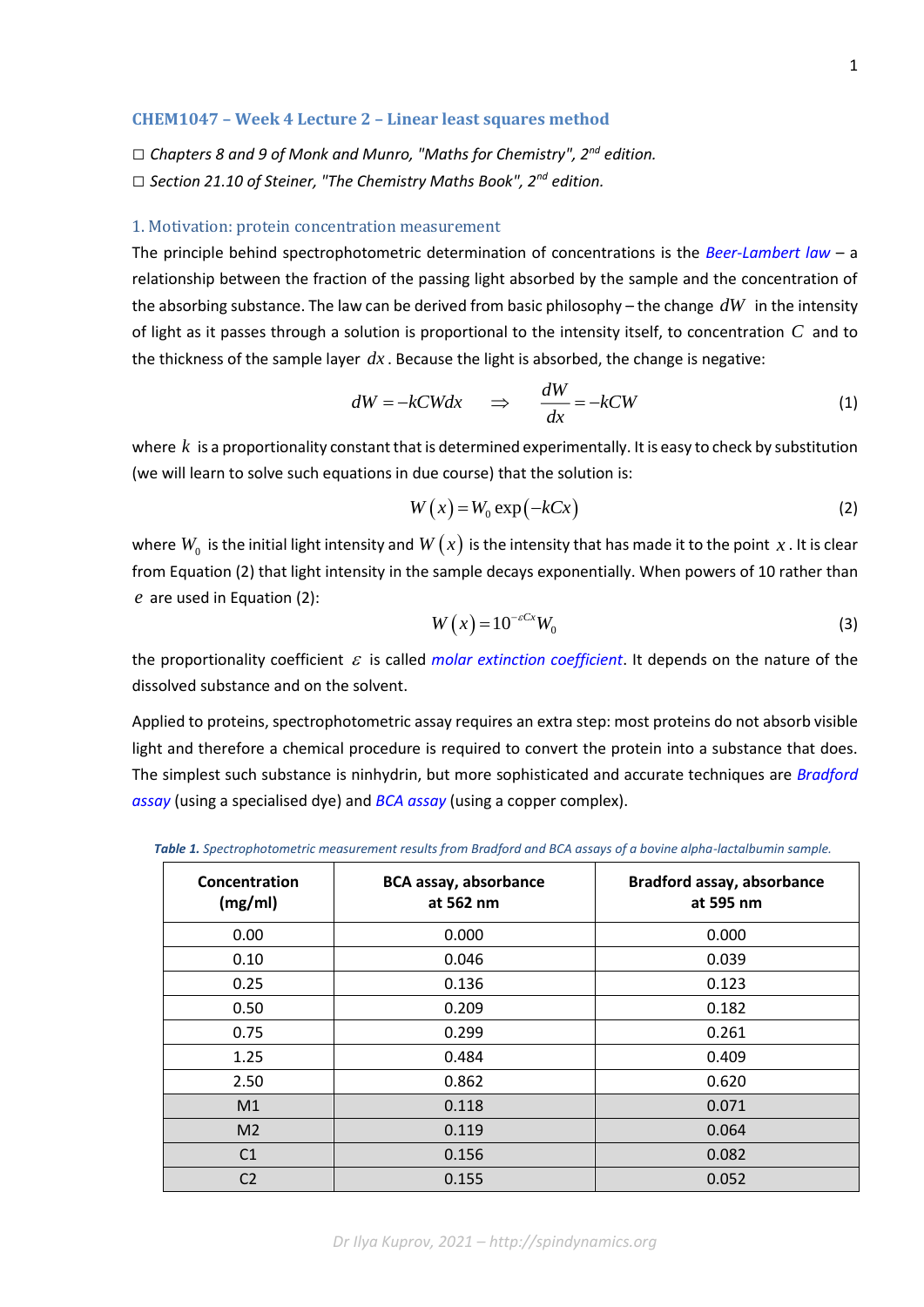A typical outcome of a protein assay experiment is shown in Table 1. The table shows the absorbance of samples with known concentration (the *[calibration set](https://en.wikipedia.org/wiki/Calibration_curve)*) and the absorbance of the samples being tested. The lecture today is about systematic analysis of such datasets and, in this particular case, about extracting the unknown protein concentration from spectrophotometric data.

# 2. Transformation to linear coordinates

Functions encountered in models of physical and chemical processes are rarely linear – a good example is Equation (2) where the dependence on concentration is exponential. Non-linear data analysis can be exceedingly difficult; fortunately, many functions may be brought into a linear form

$$
f(x) = ax + b \tag{4}
$$

by a suitable substitution or other mathematical transformation. There is no general recipe for this process – it relies on experience and creativity. Examples:

| function             | linearisation                              | linear plot             | intercept | slope      |
|----------------------|--------------------------------------------|-------------------------|-----------|------------|
| $y = a \exp(-bx)$    | $\ln(y) = \ln(a) - bx$                     | $\ln(y)$ against x      | ln(a)     | —h         |
| $v = \frac{a}{b+cx}$ | $\frac{1}{y} = \frac{b}{a} + \frac{c}{a}x$ | $\frac{1}{x}$ against x | a         | a          |
| $y = ax^2 + 1$       | $\sqrt{y-1} = x\sqrt{a}$                   | $\sqrt{y-1}$ against x  |           | $\sqrt{a}$ |

In all three cases, plotting experimental measurements directly in  $\{x, y\}$  coordinates would produce nonlinear plots from which the parameters  $\{a,b,c\}$  cannot be easily extracted by hand. However, plotting  $\ln(y)$  against  $x$  in the first case,  $1/y$  against  $x$  in the second case, and  $\sqrt{y-1}$  against  $x$  in the third case would produce linear plots. The parameters may then be extracted from the intercept and slope obtained using one of the procedures described below.

In the case of our spectrophotometric protein assay, Equation (3) is transformed into a linear form by introducing a new quantity *A*, called *[absorbance](https://en.wikipedia.org/wiki/Absorbance)*:

$$
A = \log_{10} \frac{W_0}{W(x)} \qquad \Rightarrow \qquad A = \varepsilon C x \tag{5}
$$

In this equation,  $\varepsilon$  is a constant. Therefore, if the length of the optical path  $x$  is also kept constant, the absorbance becomes a linear function of concentration, creating a useful analytical method.

## 3. Basic analysis of linear graphs

The most primitive method for extracting parameters from a linear graph is to plot the experimental data on a piece of paper and to draw a line through it by hand: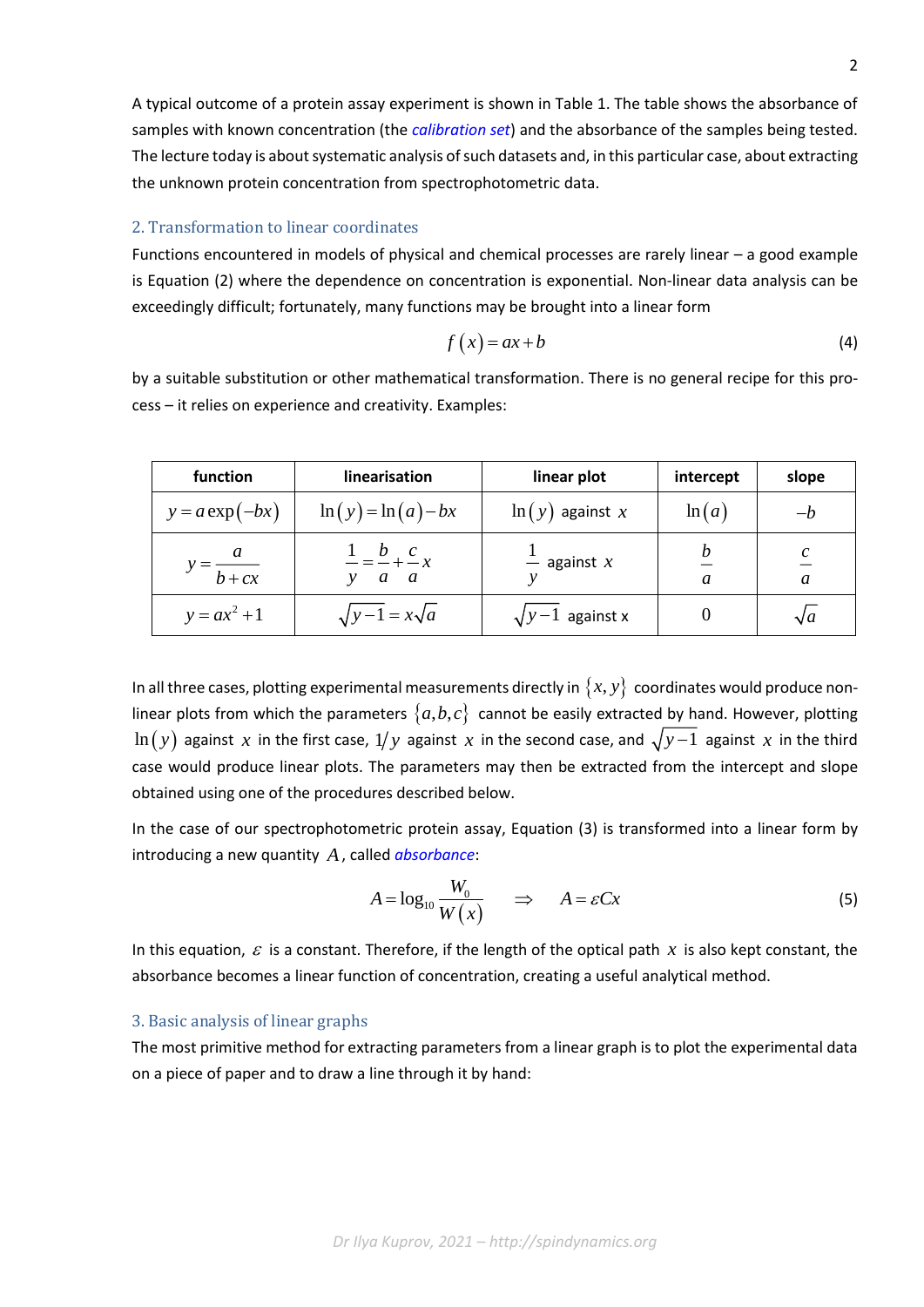

For a linear function  $y = ax + b$ , where a and b are constant parameters, b ("*[intercept](https://en.wikipedia.org/wiki/Y-intercept)*") can be extracted from the value of y at the point where  $x=0$ , and  $a$  ("[slope](https://en.wikipedia.org/wiki/Slope)") may be obtained from a finite difference approximation to the derivative:

$$
\frac{dy}{dx} = a \approx \frac{\Delta y}{\Delta x} \tag{6}
$$

(for linear functions this approximation is actually exact). This method is slow and prone to errors, particularly in situations where data points span several orders of magnitude in one or both coordinates. It also gives no quantitative measure of uncertainty in the resulting values of the parameters. It is a good historical illustration, but modern physical sciences use faster and more accurate techniques.

### 4. Linear least squares method

Given a set of data points  $\{x_n, y_n\}$  and a linear model  $f(x)$  =  $ax$  +  $b$ , the formal statement of the problem of finding the "best" values of parameters  $a$  and  $b$  is to find the minimum of the deviation of the model from the experimental data points with respect to  $a$  and  $b$  . One possible measure of this deviation is the sum of squares of the differences between  $f\left(x_{_{n}}\right)$  and  $y_{_{n}}$ :

$$
\Omega(a,b) = \sum_{n} \left[ f(x_n) - y_n \right]^2 \tag{7}
$$

Squares are used to make sure that negative deviations do not cancel positive ones, and also because popular numerical optimisation methods, such as Newton-Raphson and LBFGS, are particulary efficient with quadratic functions. After replacing  $f(x)$  by its explicit linear form, we obtain the following expression for the error functional:

$$
\Omega(a,b) = \sum_{n} \left[ a x_n + b - y_n \right]^2 \tag{8}
$$

Because the values of  $x_n$  and  $y_n$  are fixed,  $\Omega$  is a function of the model parameters  $a$  and  $b$ . Our task is to find the minimum of  $\Omega$  with respect to these parameters. Because the function is quadratic and the coefficient of the leading term is positive, there is only one stationary point and that point is a minimum.<br>At th coefficient of the leading term is positive, there is only one stationary point and that point is a minimum.<br>
At that minimum, the first derivatives must be zero:<br>  $\left[\frac{\partial \Omega}{\partial a} = 0\right] \left[\frac{\partial}{\partial a} \sum_{n} [ax_{n} + b - y_{n}]^{2} = 0 \right]$ At that minimum, the first derivatives must be zero:

of the leading term is positive, there is only one stationary point and that point is a minimum.  
\nminimum, the first derivatives must be zero:  
\n
$$
\begin{cases}\n\frac{\partial \Omega}{\partial a} = 0 \\
\frac{\partial \Omega}{\partial b} = 0\n\end{cases}\n\Rightarrow\n\begin{cases}\n\frac{\partial}{\partial a} \sum_{n} [ax_{n} + b - y_{n}]^{2} = 0 \\
\frac{\partial}{\partial b} \sum_{n} [ax_{n} + b - y_{n}]^{2} = 0\n\end{cases}\n\Rightarrow\n\begin{cases}\n\sum_{n} [ax_{n} + b - y_{n}]x_{n} = 0 \\
\sum_{n} [ax_{n} + b - y_{n}] = 0\n\end{cases}
$$
\n(9)

*Dr Ilya Kuprov, 2021 – http://spindynamics.org*